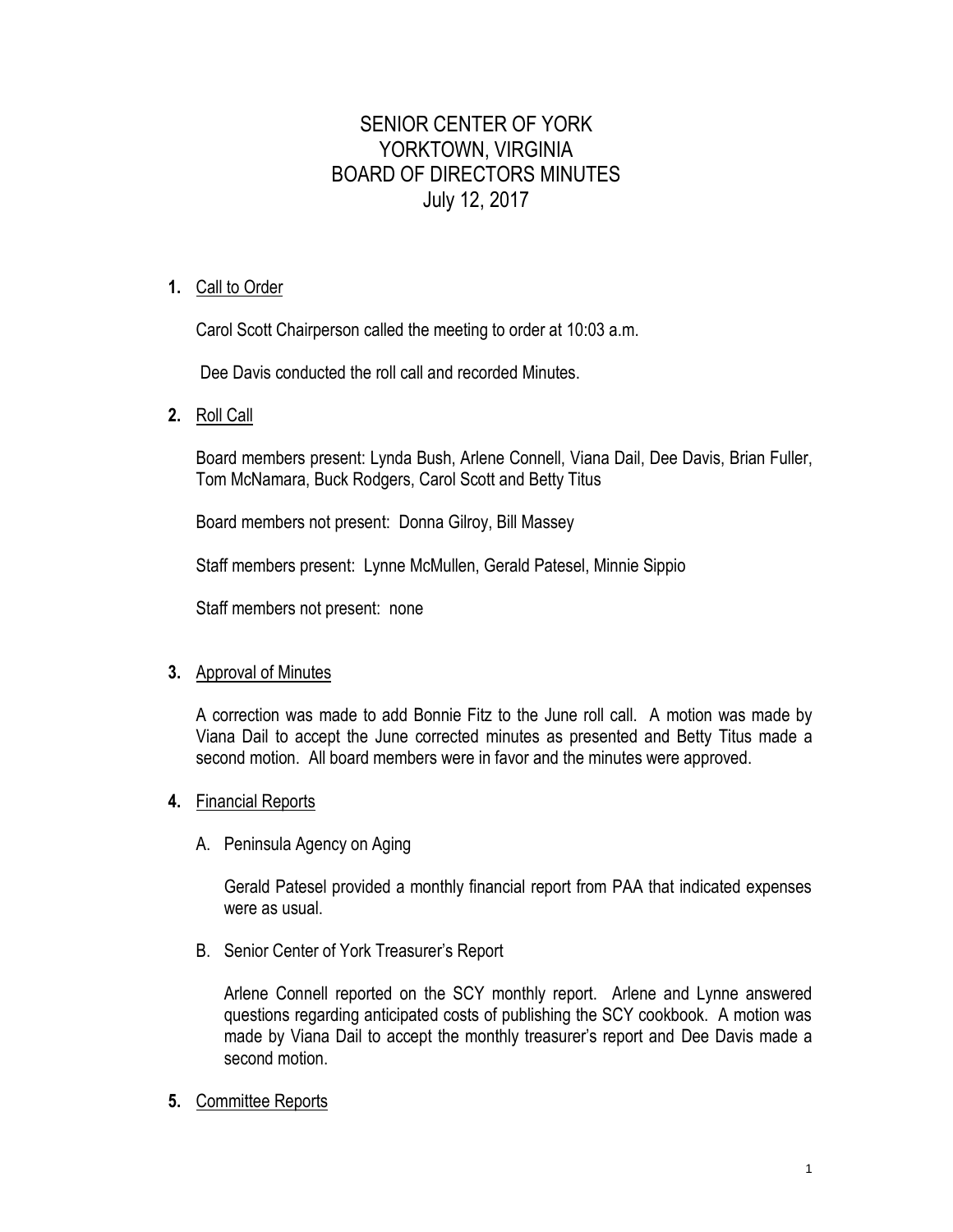## A. Center Facility Operations

Tom McNamara reported the painting job at the SCY for the dining and walk through area was scheduled for July 17-18<sup>th</sup>. Accommodations are being made for regular activities to continue during the painting. Board members explored the need for a park bench to accommodate patrons at the entrance outside the SCY.

B. Center Programs

Carol Scott reported there were 1,265 patron visits in June 2017. Carol Scott announced all regular monthly activities listed in the Observer continue to have participation. July and August highlighted programs and activities include: the popular two- day AARP safe driver course, SCY Pandolfi concert in July at St. Marks Church, craft day features a paper-folding art project, a Spirit of Norfolk outing is scheduled in August, the birthday bash is the July  $28<sup>th</sup>$ ; and also in August a "Mocktail" event will offer non-alcoholic drinks using fruit juice recipes and highlighting summer safety and beverage guidelines.

C. Health Programs

Minnie Sippio announced the Active Living Everyday Workshop had 8 regularly attending participants. The Dining Club serves an average of 113 meals per month and York Co. transports 4 regular members. August 9, Doug Smith of York Co. Fire and Life Safety will present a session on Emergency Preparedness and knowing your "Zone for Evacuation." Aug. 23 from 1-3 p.m., a panel of area experts will talk about senior services. Flu shots at the SCY are scheduled for October 24 from 9:30-11:30am by Sentara. Shots are free but patrons must pre-register. July 19, the Triad is hosting an annual ice cream social that includes a speaker from Fair Housing addressing the issue of hoarding. A "Matter of Balance" workshop will be held Sept. 12 through October 31. The workshop is to help reducing the fear of falling and increasing activity levels. The Senior Safety Summit is October 18 at Northside Church and includes a host of special speakers.

D. Peninsula Agency on Aging

Mr. Patesel reports that PAA is in the last quarter of their fiscal year and are working on the budget and trying to plan ahead. The area Boys & Girls clubs are visiting Dining Club sites to join patrons in several interactive events including making simple musical instruments. Also jewelry making is being done by a volunteer with donated beads and supplies. There is also a Meals on Wheels project with supplying pet food for those who have pets.

## E. York County

Brian Fuller mentioned the County could assist in helping to notify patrons of upcoming events and activities through social media and by sending e-mail reminders to patrons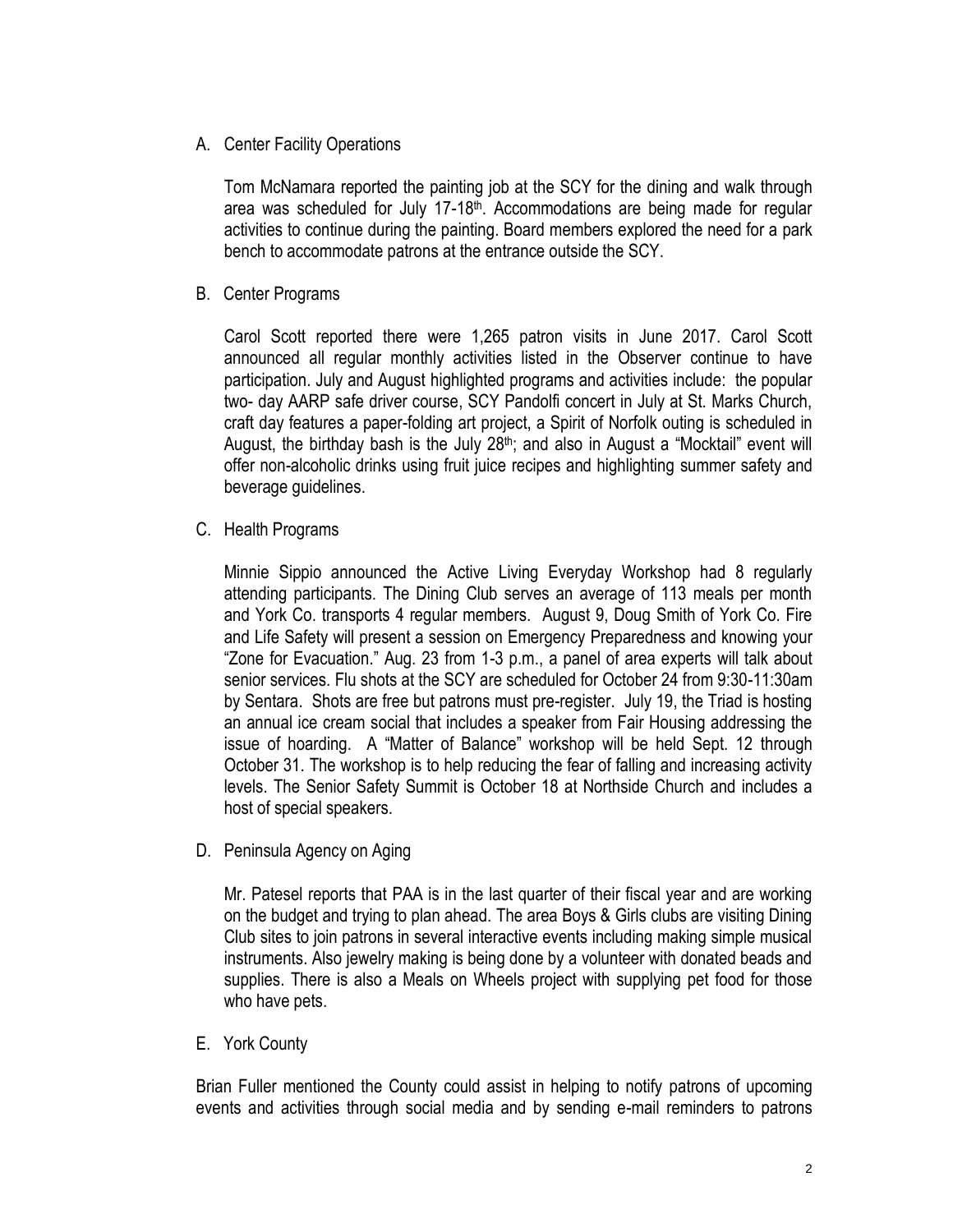such as the Pandolfi concert. York County is advertising for applicants to fill the vacancies on the SCY Board and advertising was also done at the YMCA. The budget process is ongoing and preparations are being made for FY2019. Mr. Fuller encouraged board members to think about enhancements from the Board of Supervisors that they would like to see at the SCY such as trips.

### **6.** Old Business

Event preparations are in place for the pre- $4<sup>th</sup>$  of July indoor Picnic and the Pandolfi concert.

**7**.

#### New Business

The "Taste of Nations" event is scheduled for September 29. Board members will need to volunteer to help make this successful.

Board members recommended a prominently placed suggestion box for patrons to help with ideas for center programs. Another recommendation was to ask the NASA and Jefferson Lab retiree news system to recruit a computer instructor for the center.

The Birthday Bash on November 17<sup>th</sup> will honor the Center's annual Anniversary.

#### Information

None

#### Announcements

There will be no monthly Board meeting in August. The next board meeting will be on Wednesday September 13, 2017. A motion to adjourn was made by Viana Dail and seconded by Lynda Bush at 11:05 a.m.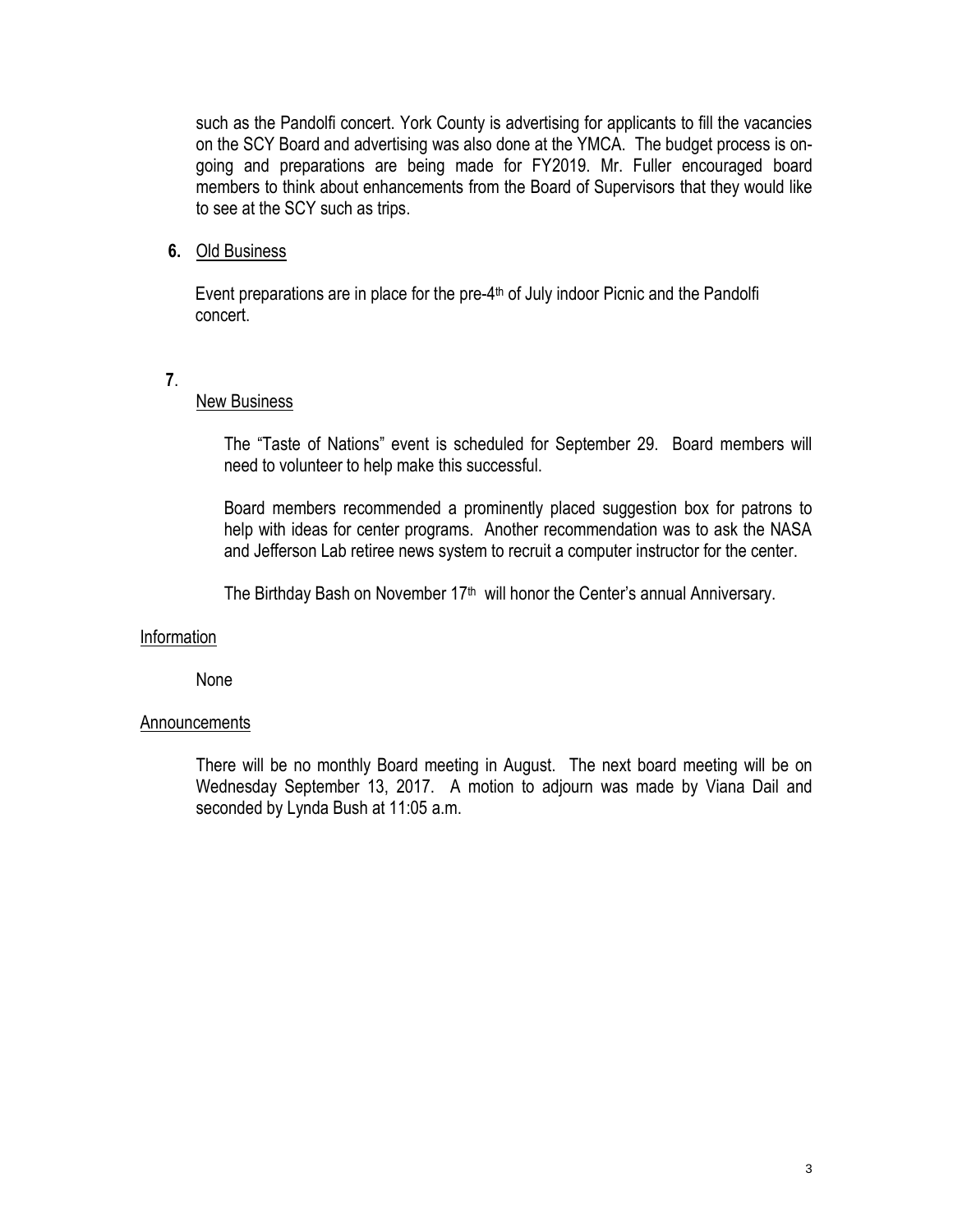# SENIOR CENTER OF YORK YORKTOWN, VIRGINIA BOARD OF DIRECTORS MINUTES September 13, 2017

## **1.** Call to Order

Carol Scott Chairperson called the meeting to order at 10:05 a.m.

Dee Davis conducted the roll call and recorded Minutes.

**2.** Roll Call

Board members present: Arlene Connell, Viana Dail, Dee Davis, Brian Fuller, Tom McNamara, Buck Rodgers, Carol Scott and Betty Titus

Board members not present: Lynda Bush, Donna Gilroy, Bill Massey,

Staff members present: Lynne McMullen, Gerald Patesel, Minnie Sippio

Staff members not present: none

## **3.** Approval of Minutes

A motion was made by Viana Dail to accept the July minutes as presented and Betty Titus made a second motion. All board members were in favor and the minutes were approved.

- **4.** Financial Reports
	- A. Peninsula Agency on Aging

Gerald Patesel provided a monthly financial report from PAA indicating that this was the last month of their fiscal year and that expenditures were as usual.

B. Senior Center of York Treasurer's Report

Arlene Connell presented the SCY annual audit review report and regular monthly financial report.

- **5.** Committee Reports
	- A. Center Facility Operations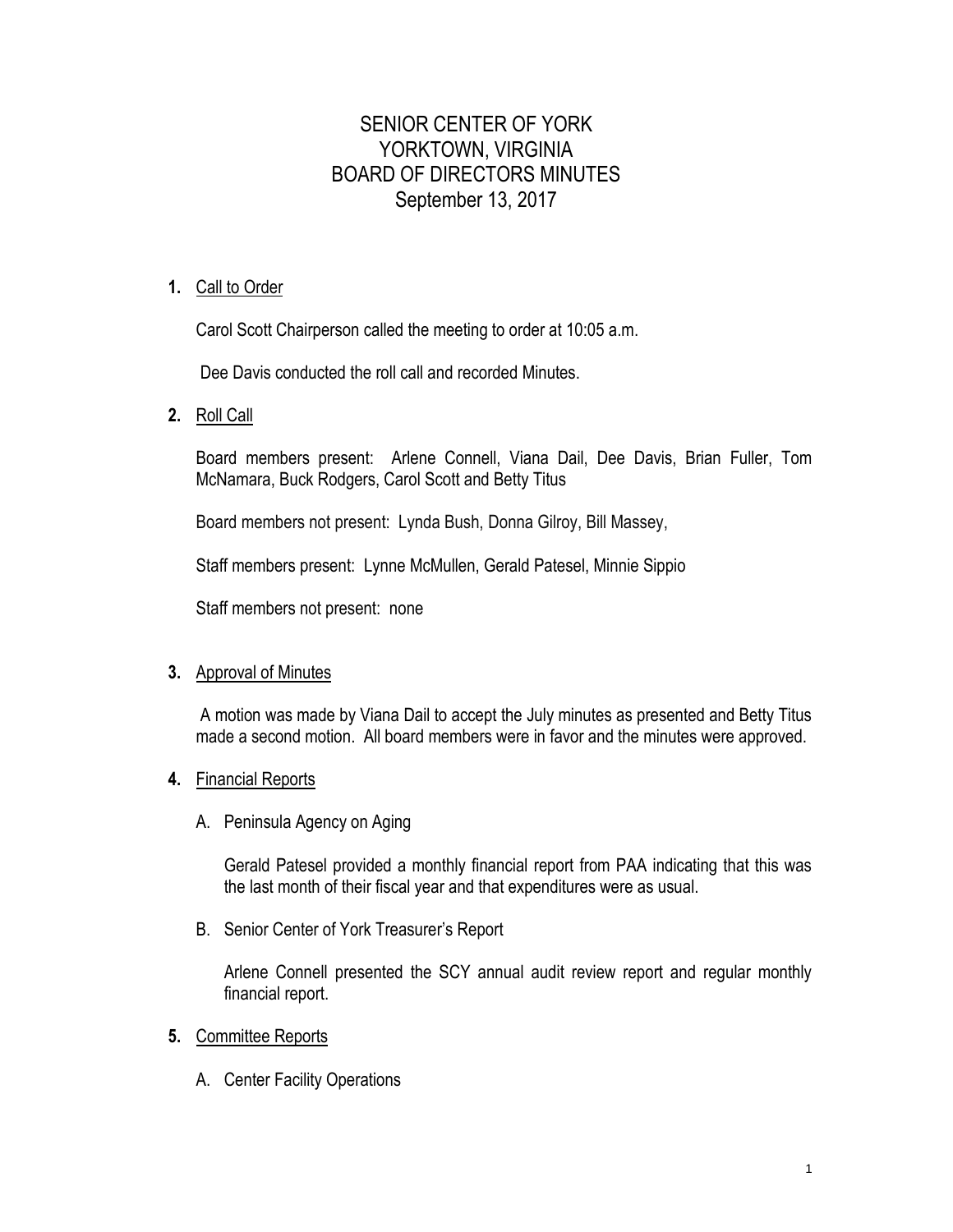Tom McNamara reported the painting job in the kitchen at the SCY is completed. The floors in Suite 4 will be cleaned soon. Benches for the primary outdoor entrance are still being considered for over the next few months.

### B. Center Programs

Carol Scott reported there were 1,557 patron visits in August 2017. Carol Scott announced all regular monthly activities listed in The Observer continue to have participation. The September Birthday Bash will feature Jon Durfee to sing, play keyboards and banjo. A special Saturday event, "Hunt for History" will be held on September 23rd from 10 am to 2 pm; members of the York county Historical Society to help participant's research their ancestry using the Internet and various websites. Scrapbooking with Nancy Beaton will take place Thursday, September 28, from 10 am to noon. Lynne McMullen and Betty Titus are working together to prepare for the Taste of Nations event scheduled for September 29. Board members were asked to volunteer to help with the event. There was also a program request for a beginner bridge group.

The SCY will be connected to a new York County weather hotline phone number system but the SCY will also continue to use the voice message recording for callers. The hotline number is 890-3501 and the extension is 36# for the Senior Center. Mr. Fuller explained that participants can subscribe and can choose if they would like to to receive an e-mail or phone alert when the Senior Center is closed. The hope is for participants to use this application.

## C. Health Programs

Ms. Sippio reported that the Emergency Preparedness event at the SCY led by Doug Smith had 13 attendees. Thirty-five participants attended the panel on senior services held at the Senior Center with the representation of 7 agencies. Thirteen to fourteen SCY Dining Club members enjoyed the Boys and Girls club members who came for fun with musical instruments one week, and another week of music and songs together. Twelve to sixteen participants have been involved in the Matter of Balance workshops that address limited physical activity and the concern of falling among older adults. Registration for flu shots begins October 4 and the day for shots will be October 24 at the SCY. The 22<sup>nd</sup> Annual Senior Safety Summit is scheduled for October 18 and will be held at Northside Christian Church.

D. Peninsula Agency on Aging

Gerald Patesel reported that as far as nutrition, it looks like PAA will have level funding. The Boys & Girls Club finished up their visits to the nutrition sites and it went well. Plans are being made to have them back next summer. A partnership with William & Mary Law School is being worked on with free will income eligibility; on your own this service can be \$600. October is Caregiver's Month and you can nominate a caregiver for an award. There was a panel discussion about One Call Transportation in York County & Williamsburg partnering with Williamsburg Area Transit Authority, (WATA) and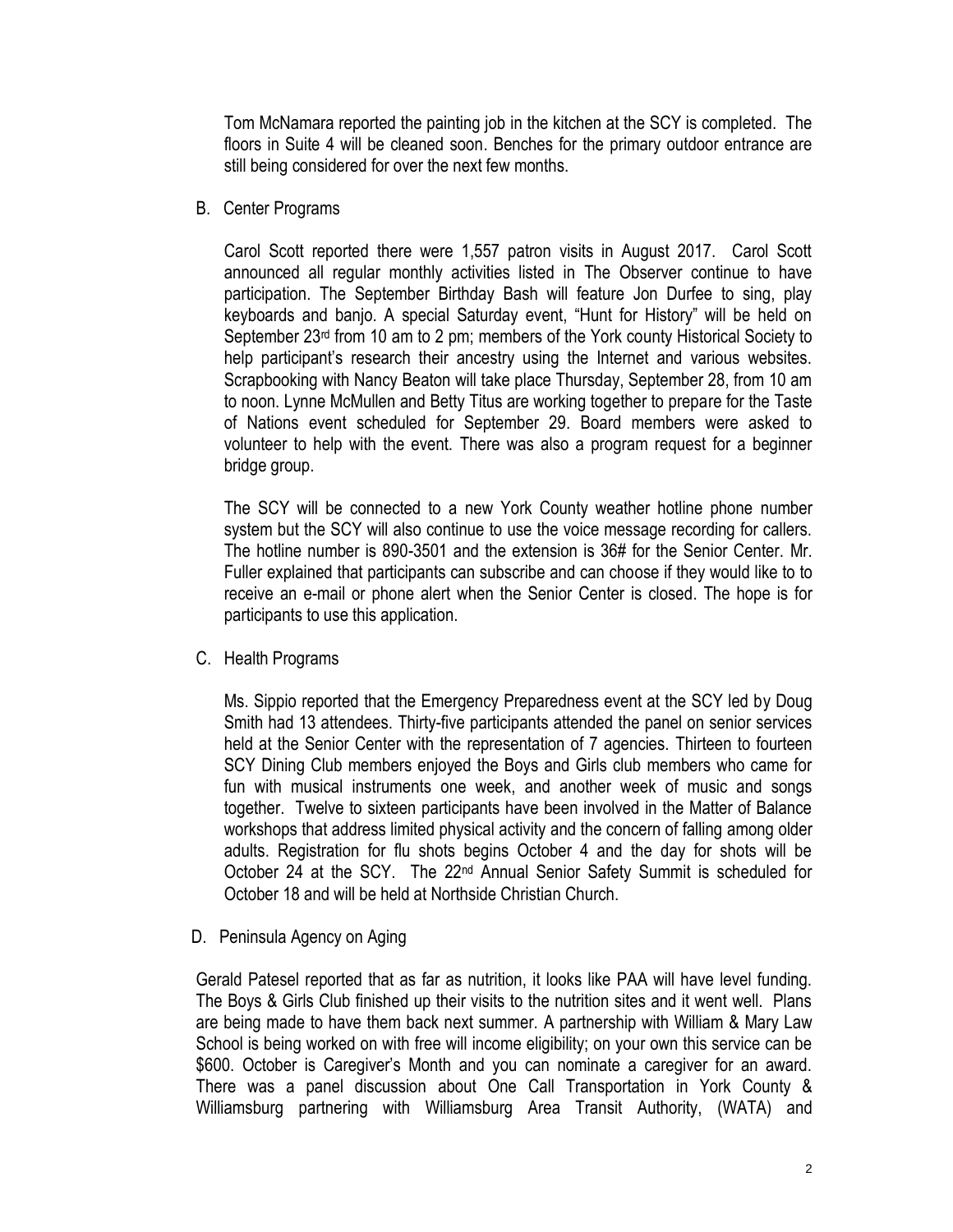Williamsburg Faith & Action to establish one call for transportation to try to simplify the process for callers. There will be no Dining Club on September 15.

E. York County of York

Brian Fuller announced the re-schedule of the Labor Day Virginia Symphony event at Riverwalk was that night at 7 p.m.

Mr. Fuller provided Mark Medford as the contact person for the SCY to set up an information and education booth at the Riverwalk Farmers Market.

#### **6.** Old Business

The Pandolfi concert was again well received and appreciated by attendees.

Billy Mitchell, popular musician/entertainer at SCY Birthday Bashes, has requested a raise in his fee to \$125.00. A motion was made by Arlene Connell to accept the new fee rate and Viana Dail made a second motion. Board members approved the motion.

#### **7.** New Business

Betty Titus has solicited several restaurants to contribute to the Taste of Nations event, with donations from P. F. Chang's Chinese food and Juan's Mexican food. Board Members will need to volunteer to help make this successful. Set up in Suite 3 is scheduled for 9:15 a.m. on Sept. 29. Other volunteers are needed for food pick-ups, serving and cleanup.

Nikki Headley is the entertainer for the November  $17<sup>th</sup>$  Birthday Day Bash to celebrate the SCY Anniversary.

The SCY continues to seek new Board member applications to fill vacancies.

The Christmas Luncheon is tentatively scheduled for December 8 and Ms. McMullen is currently planning for this event.

The SCY Spring Fundraiser was presented for scheduling. A motion was made by Arlene Connell to set the date for March 24, 2018 and Buck Rodgers made a second motion. Board members voted to approve this date.

#### Announcements

The next Board meeting will be on Wednesday October 11, 2017. A motion to adjourn was made by Betty Titus and seconded by Buck Rodgers. Board members approved the motion.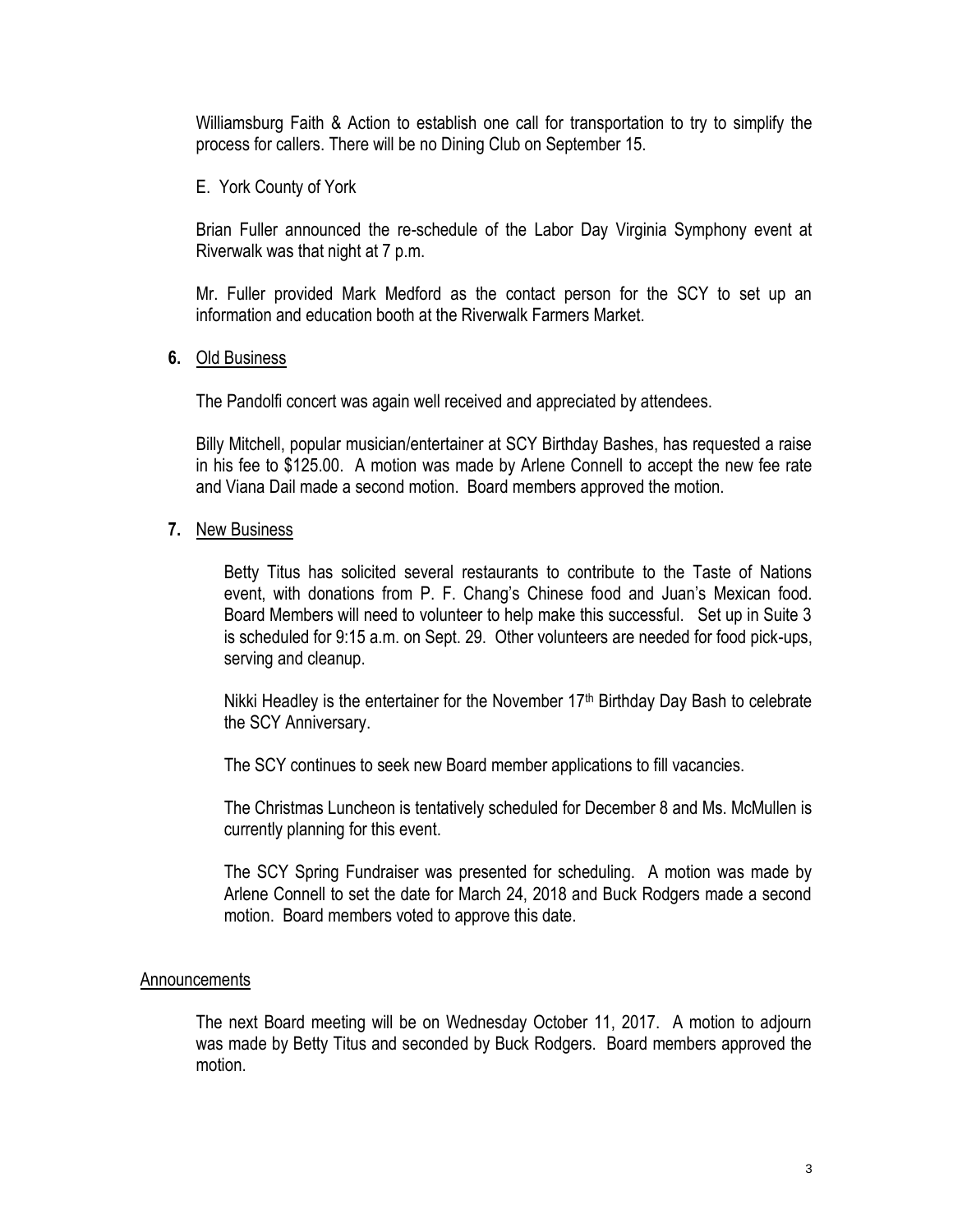# SENIOR CENTER OF YOKR YORKTOWN, VIRGINIA BOARD OF DIRECTOR'S MINUTES October 11, 2017

#### 1. Call to Order

Carol Scott, Chairman, called the meeting to order at 10:05 a.m.

Carol welcomed Lynda Bush back.

Viana Dail conducted roll call and recorded minutes.

2. Roll Call

Board members present: Carol Scott, Brian Fuller, Arlene Connell, Viana Dail, Lynda Bush, Tom McNamara, Betty Titus.

Board members not present: Bill Massey, Donna Gilroy, Buck Rodgers, Dee Davis,

Staff members present: Lynne McMullen

Staff members not present: Minnie Sippio, Gerald Patesel

#### 3. Approval of Minutes

A motion was made by Lynda Bush to accept the September minutes as presented and Betty Titus seconded the motion.

#### 4. Finanacial Reports

- A. Peninsula Agency on Aging No report
- B. Senior Center of York Treasurer's Report

Arlene Connell presented the regular monthly financial report. Concerning the Taste of Nations event, less than \$400 was spent from the Center's account with the donated items. Brian Fuller motioned to approve the SCY Treasurer's report and Betty Titus seconded the motion.

Arlene Connell also reported that Taste of Nations was a slightly smaller event this year, but everyone enjoyed themselves. Several other board members participated and agreed. Carol Scott thanked those who came out and helped.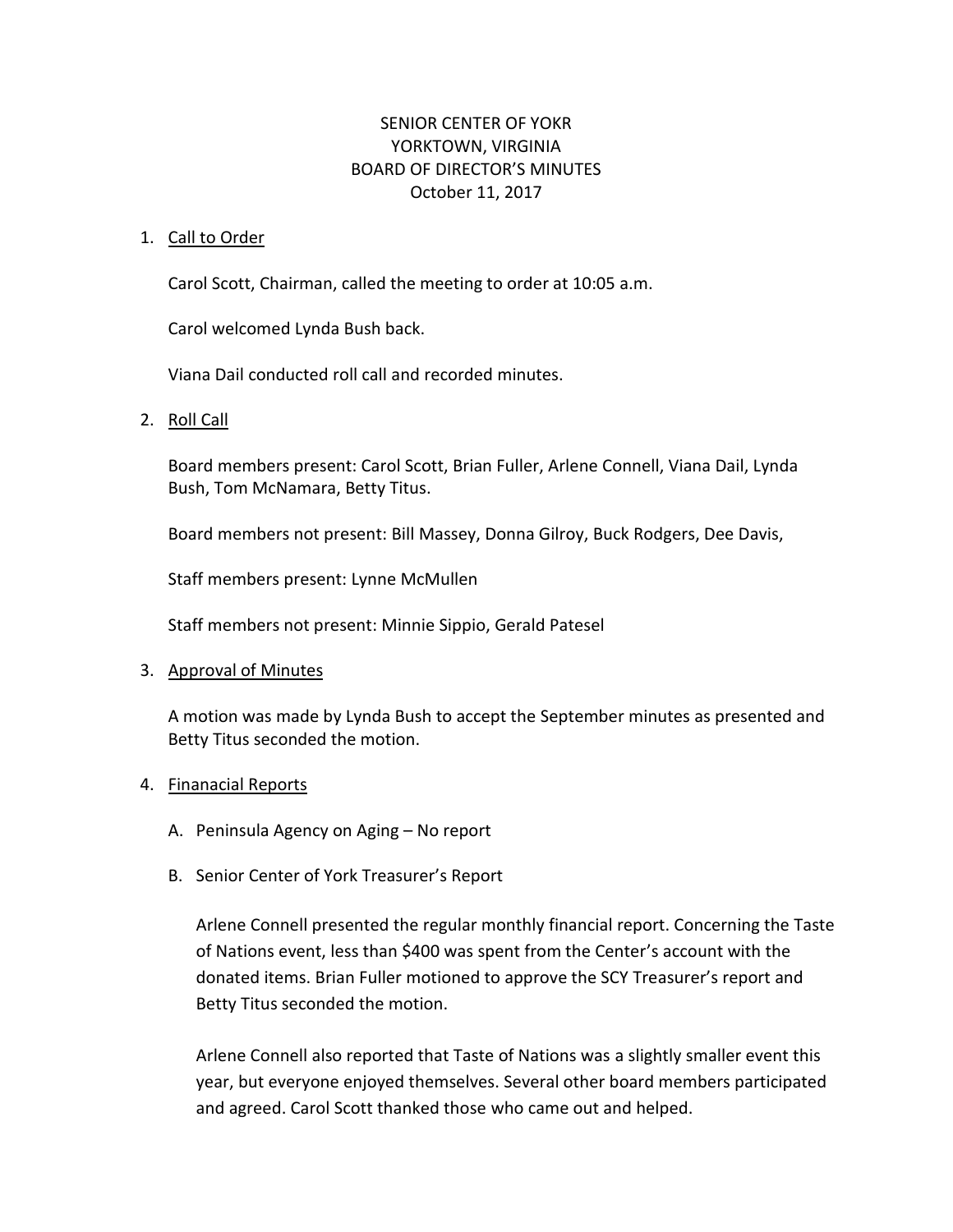#### 5. Committee Reports

A. Center Facility Operations

Tom McNamara reported that the floors have been redone and look good.

B. Center Programs

Carol Scott reported that there were 1513 patron visits in September 2017. October highlighted programs include the 18 October Senior Safety Summit, 23 October Master Gardener Pumpkin Design, 25 October Author Graham Flowers will discuss his Western Mystery "Shadow Trails". The Observer newsletter included a reminder for the new Weather Hotline Notification System; the October 2-3 AARP Driver's Safety class, and the 24 October Flu shot which individuals need to pre-register.

C. Health Programs

Lynne McMullen reported about the upcoming Safety Summit which Minnie Sippio was working on. The vendors have been contacted and confirmed and we are looking forward to the program. Several board members said they enjoyed breakfast and the shredding event as well. The Matter of Balance workshop is going well, and the Active Living Every Day with 5 participants has not drawn as big a crowd, but those who have been coming said they have found it beneficial. The previous ALED class has also been meeting to walk on various Wednesday mornings.

- D. Peninsula Agency on Aging No report
- E. York County

Brian Fuller reported that the budget process has kicked off and department agencies will be very busy submitting their requests in the next few weeks. The County is going to a new four-part financial system with several different phases. Enhancements are being put in the budget for automation as well. For example, the Senior Center wants to enhance computer capacity and administrative tasks at the front desk. Mr. Fuller suggested an automated system similar to YMCA where patrons can use a card that can be scanned instead of having patrons sign-in each time. This system would allow for better tracking and showing peak times for scheduling and for various programs. The use of credit cards at the Senior Center was also discussed as more patrons are requesting to use them. Patrons could also possibly register on-line which would shorten lines for people. A challenge with the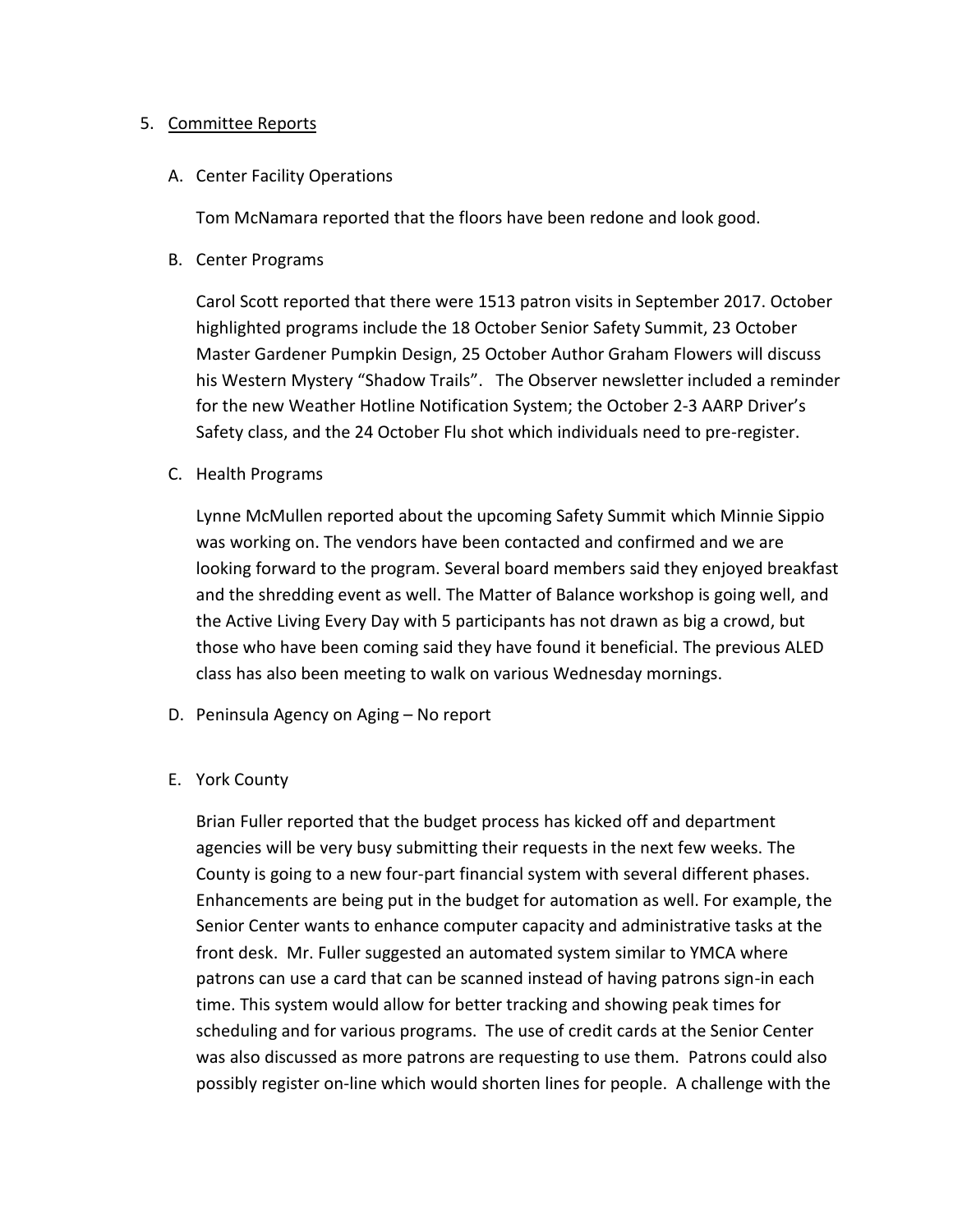credit cards could be in handling refunds, but would be more convenient since not as many people are carrying as much cash.

## 6. Old Business

There was a lot of food for the Taste of Nations event. Restaurants tend to donate more than expected and portion sizes vary, but we were happy not to run out. Letters of appreciation are being prepared. Perhaps copies could be sent to general managers of each restaurant too.

Arlene Connell suggested we sell the cookbooks for \$10 per book. Cookbooks will be available and sold at the front desk. Perhaps board members would like to sell books. Arlene will talk the cookbook up in Body Renewal and to the Dining Club. Viana Dail motioned that \$10 was a fair price and Brian Fuller seconded. Brian Fuller suggested some of the cooks make recipes that are in the book and pass samples out at the Center. There are 200 books and they are ready for sale today.

Charlotte Tyeryar will be contacted to help with the Anniversary Birthday Bash.

Sodexo, from the school system, and Encore who prepares the food for PAA have been contacted about doing our Christmas Luncheon (now December 1) – There was also a previous suggestion of contacting a culinary school in Oyster Point and Golden Corral. In the past the menu has been chicken, lasagna, or spaghetti. Lynne McMullen will contact the board concerning further updates on this event.

The Spring Fundraiser date is Saturday, March 24. Lynne McMullen asked that everyone make sure that is a good date and to start thinking about ideas and putting committees together.

#### 7. New Business

There will **not** be board meeting in December. The board is usually working on the anniversary and Christmas celebrations.

Lynne said that the York County Home Owner's Association meeting would meet at the Senior Center that evening.

 Patrons had asked if there was a bridge teacher who could help them learn bridge. There is a Bridge teacher (Cathy Hildebrand - 345-3793) who has taught Bridge for several years. Also some bridge groups want to become part of a larger group.

Dee Davis is now the full time leader for Body Renewal. She will have a conflict for a few